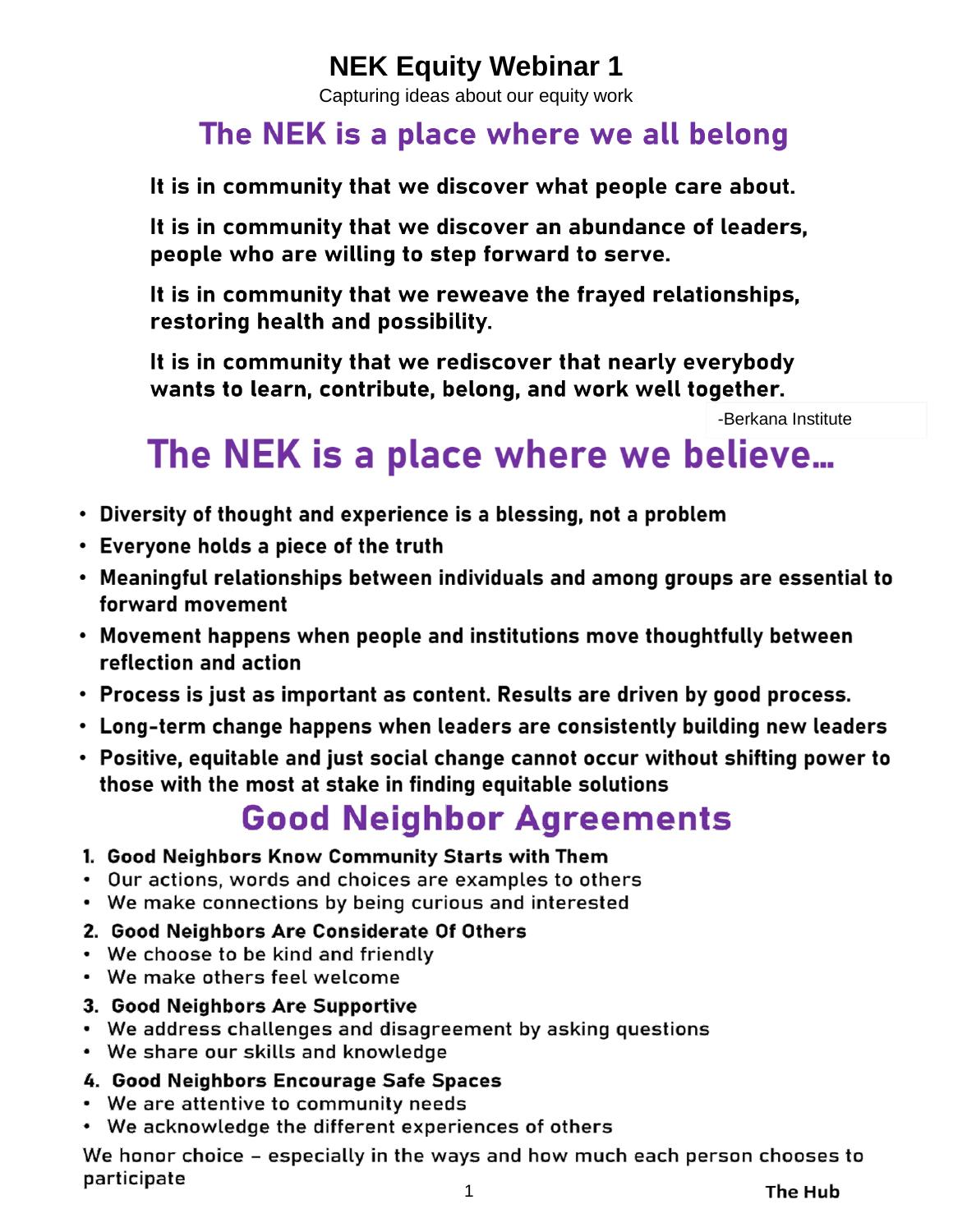### *Group present agreed to adhere to the Good Neighbor Agreements*

**I used to think...Now I think...**

This would be easier, but this is much harder.

How different people and groups define "health" and "wellbeing".

There *needs* to be community at the table. We MUST have community at the table.

#### **New idea I am taking away**

The infographic prompted me to think about working further upstream.

Using art, stories and creativity for data and as tools for healing and recovery.

Maybe we need to find a way to be invited to the community tables instead of asking them to come to "ours."

Go to where people already are, like the Hub.

For us, who have traditionally been a part of collaborative work, to be the ones going outside of our comfort zones and being vulnerable in new ways.

What is the culture for professionals to show up, authentically and vulnerably, and share our life experiences? It's complicated.

We can use the grant supplied professionals to help overcome our fears and do the hard work.

#### **My hope for this work in my community**

Strengthened collaborations and use of SDoH to help focus our work. Getting input from the community in a representative way

That it helps bring back the sense of community throughout the kingdom again. Our little town streets are filled with people connecting, engaging, and supporting each other and we no longer need to wonder who is at the table because we are all present.

The format for and content of our conversations and people involved in those conversations is different and more diverse and inclusive.

Our conversations are more inclusive of the aging community and establishing a shared vision of what aging well in our community looks like.

Spaces where partners are truly together, working in a person-centered and directed way.

Holistic, integrated and inclusive health practices.

Bring some focus to the youth – specifically teenagers and young adults – their unique needs and unique struggles. They seem to have been forgotten in our communities…which, in my opinion, is a major "feeder" to a number of our community health challenges.

We tap into the vast, unmined lived experience of those already working in our organizations, agencies and institutions; and amplify those voices and build leadership.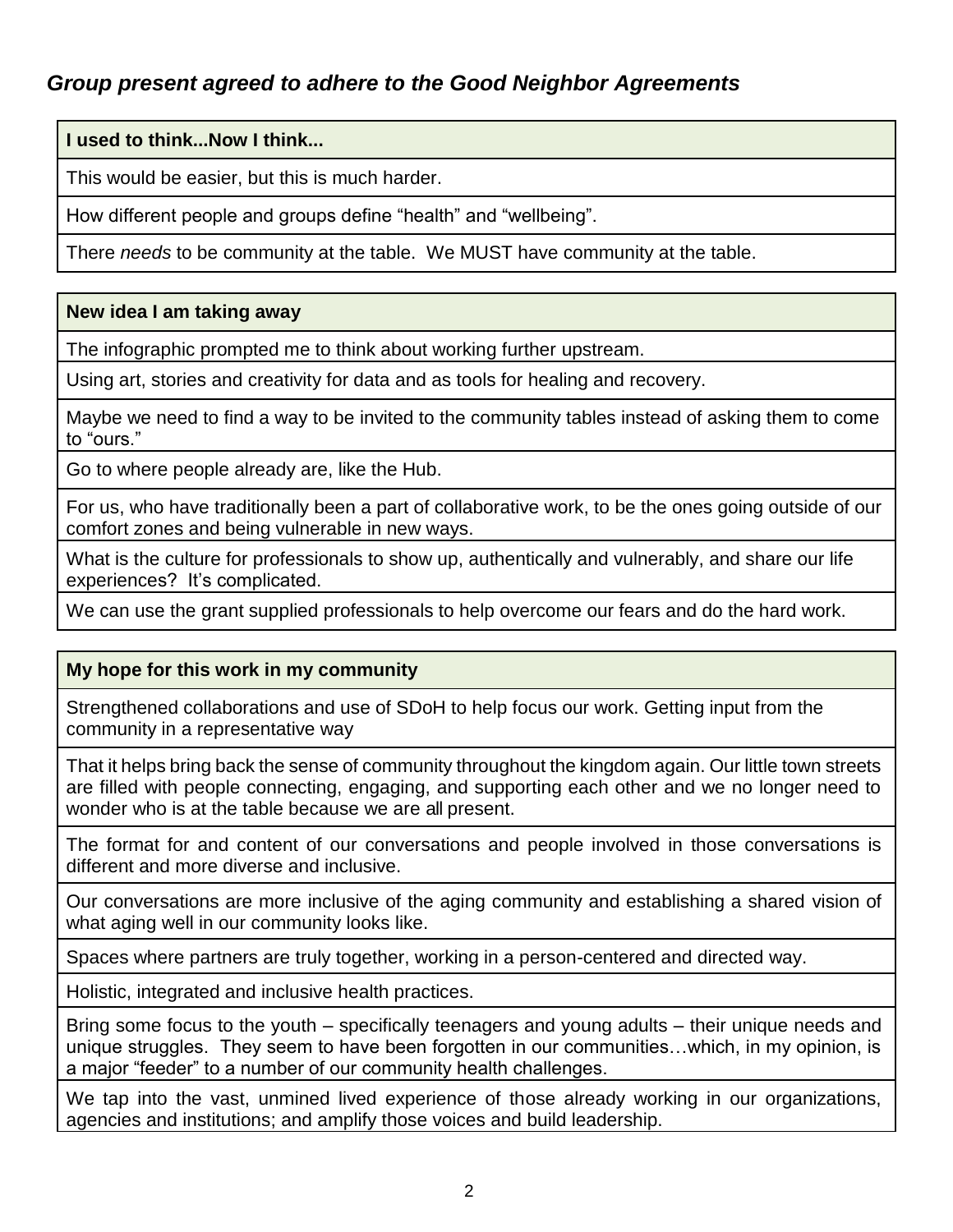**Biggest risk/fear for this work in the NEK**

Biggest risk/fear... that we won't have the courage to take significant risks, to transcend our fears!

A year from now it is going to look the same. Everyone is white.

Not everybody feels safe enough to be at the table, or to speak up if they are.

We won't do the work.

Our "Western culture" is prone to finding the fastest, most efficient ways to get things done and puts a lot of emphasis on results. "Oops": That was a very inaccurate, non-inclusive statement. I should have said that it's the dominant white culture in the U.S. that has those characteristics.

As power shifts, those with institutional power leave the table and the conversations. They will no longer see themselves as part of community. It is always going to be an "us" and "them", zero sum game (or conversation). "If you have the power and the voice, than I do not/cannot."

We quit b/c the work is so hard, requires so much from us personally and is different from what dominant white colonialist Western culture traditionally sees and values as "work".

#### **Roadblocks that exist**

Effectively gathering data and representing diverse voices

Ability/permission in our actual roles as professionals to go out and engage differently.

Sometimes questions about services and resources (or negative experiences with those services and resources) are met by organizations/ agencies with excuses and defensiveness rather than acknowledgement and accountability.

Unwillingness (discomfort with?) to uncover our role in perpetuating the status quo and role in the persistent issues.

#### **How to capture community partners/individuals interest**

How do we make people feel comfortable and a part of the conversation?

Where can we go to sit with those who do not already have input or are not well represented?

The use of stories rather than data to "inspire" others to action or willingness to open up to alternative ways of thinking and being

#### **Who might be harmed by our actions**

People who we are trying to reach if they are not at the table

#### **Who benefits from our decisions and actions and how**

Our already connected agencies / organizations. They are at this table, with a voice, and decisionmaking power.

#### **Who leads**

There are many leaders already out there. Maybe they don't want our institutional input, support or involvement...